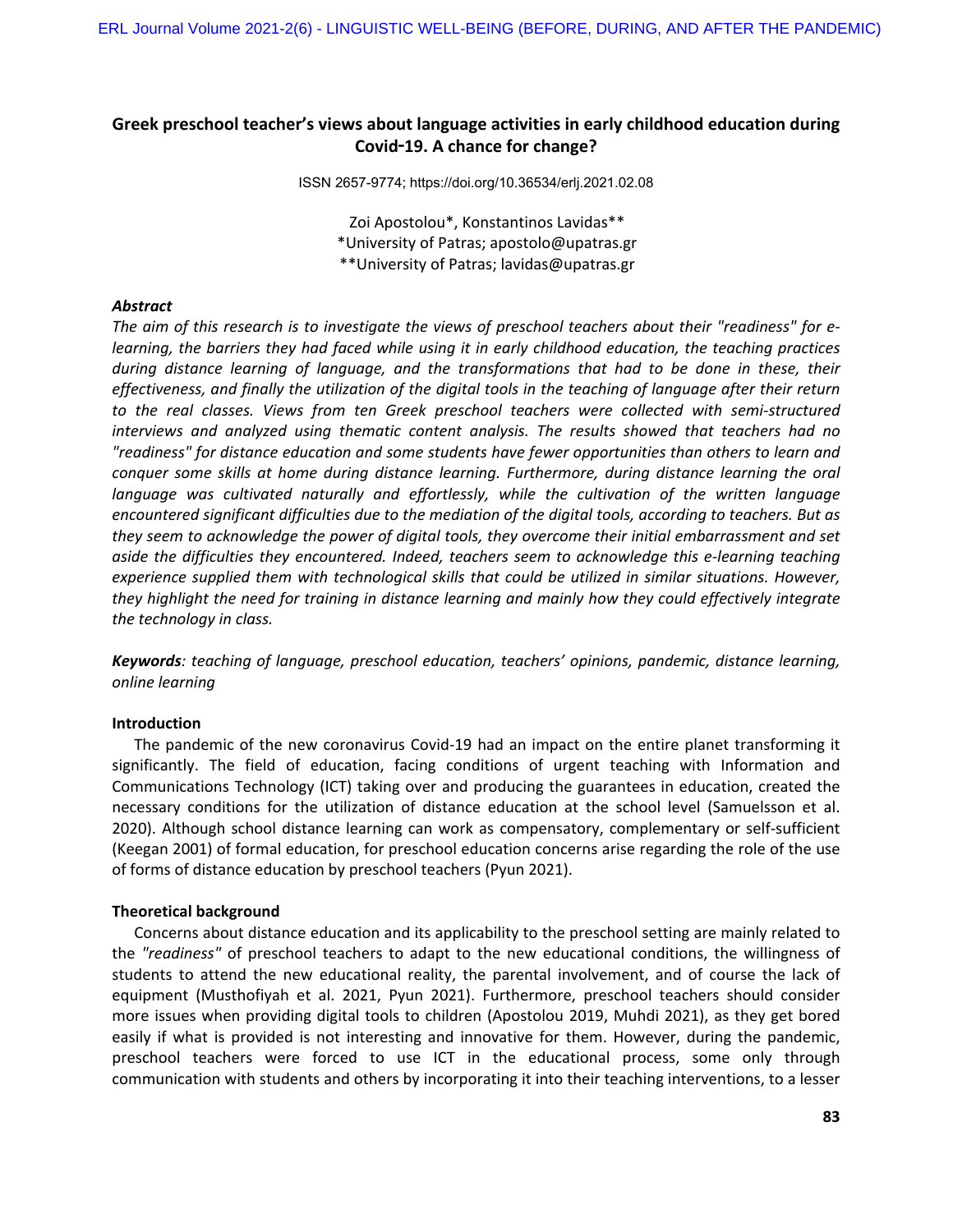or greater extent, proposals made by the curriculum and facilitated by various ICT utilization scenarios (Pyun 2021, Samuelsson et al. 2020). In fact, many of them, at the same time, participated in training programs for this purpose.

Taking into account the criteria regarding the suitability of the content, the age and the developmental needs of the children (Ke et al. 2019, Foti 2020), preschool teachers should be consistent in application and the provision of material in the classroom preparing learning scenarios that will mobilize the student and maintain his undiminished interest during the distance learning. Within this framework of considering the learning process in kindergarten, the variety of educational media, the ease of use of technological tools and the multiple principles of learning and teaching gives a qualitative dimension to the distance learning. For language learning in particular, the pedagogical approach of literacy in pre-school education is determined by the current Curriculum for Kindergarten (MoE/PI 2003) which refers to the development of oral and written speech within a theoretical framework based on the theory of emerging literacy and the constructivism according to the approaches of Ferreiro & Teberosky (1982). In this context, emphasis is placed on early language stimulation, which has great importance for reading development and children's literacy learning because learning occurs through actions that have meaning for them and a clear purpose (Apostolou & Stellakis 2019). Preschool teachers, adopting a broad definition of the concept of literacy and its practices, invent and experiment with various practices that lead to the development of the learning process and the cultivation of oral and written language (Dafermou et al. 2006).

In the new Curriculum for Preschool Education (IEP 2021) the thematic units *"Language"* and *"Information and Communication Technologies (ICT)"* have a key role and are the basis for all didactic fields. Communication has an important place in the preschool setting curriculum with the Thematic Unit of Language adopting the approach of multiplication and in particular of critical literacy, in which emphasis is placed on multimodal texts and the integration of various semiotic systems for the production of meaning and effective communication. In the context of everyday situations and authentic experiences (IEP 2021).

According to the Curriculum for Preschool Education, *"Language"* focuses on the development of basic skills for oral, written, and multilingual communication, which are evaluated as very important for the effective participation of children in the school and wider socio-cultural environment (IEP 2021). In the same context of approaching the teaching practice and the learning process, the *"Information and Communication Technologies (ICT)"* moves in the Curriculum for Preschool Education, emphasizing the development of skills related to the familiarity of children with the digital environment and the development of information management skills to meet different communication needs and helping children to develop critical thinking and to transfer their learning experiences beyond the boundaries of the classroom (IEP 2021).

In recent years, more and more preschool teachers use digital devices, but also have been trained to use them in the educational process (Eleftheriadi et al. 2021, Kolovou et al. 2021, Nikolopoulou 2020). However, pre-pandemic research suggests a non-systematic use of ICT by a small group of preschool teachers (Eleftheriadi et al. 2021, Nikolopoulou 2020) while highlighting many barriers to their use (Eleftheriadi et al. 2021, Nikolopoulou 2020). In view of the Curriculum according to which the goal of education today is to create learning environments that familiarize children with a variety of tools for processing and exchanging information in order to meet the challenges of modern social reality and to decode the world around them, the question that arises concerns the *"readiness"* of preschool teachers. Furthermore, it concerns the willingness of preschool teachers to willingness to train, to collaborate and then to make the necessary and appropriate transformations to adapt to the emerging new conditions of teaching practice which seems to signal and include the greater or lesser use of digital tools and distance learning.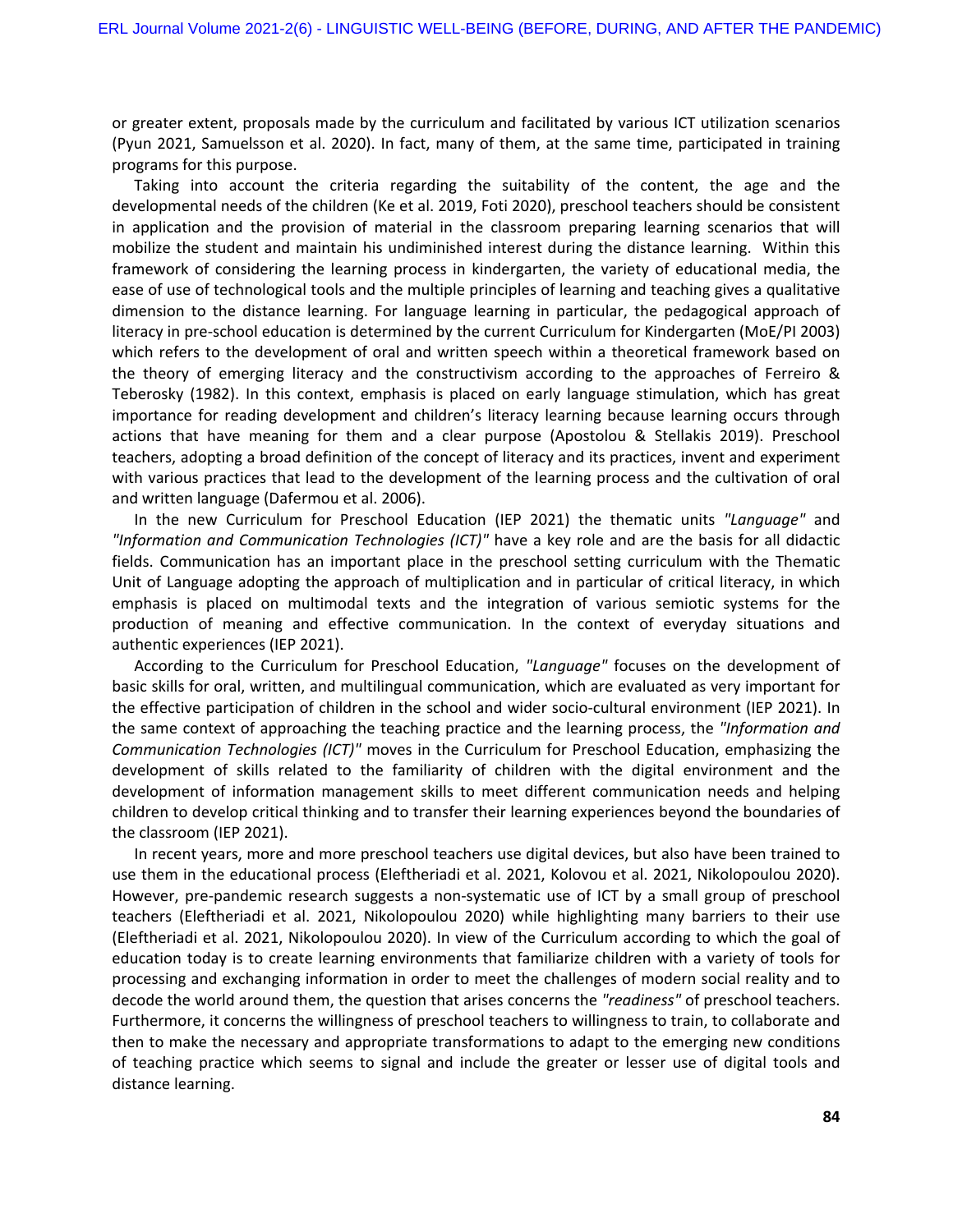#### **Research objective**

In this study we focused on preschool teachers' views about teaching practices for the cultivation of oral and written language before and after the pandemic trying to answer the question whether and how the experience gained by preschool teachers from the language's teaching in distance learning during the pandemic indicates their teaching practices in the period after the pandemic.

# **Methodology**

# **Research procedure**

This research was carried out in October 2021, and it followed a qualitative methodology, which allows researchers to analyze facts holistically and in depth. Semi-structured interviews with preschool teachers were carried out to identify their practices (Creswell 2016). The interviews were conducted individually, and the interview protocol (see table 1) was based on the objective of the research. The interview protocol was tested on two individuals before the main research to review the interview and make possible corrections. The analysis of the interviews did not indicate possible difficulties and ambiguities in interpreting of the questions, so, the interview protocol was not revised. Moreover, preschool teachers were excluded from the main research. Table 1 presents the final interview questions.

The interviews consisted of two parts and 9 questions in total. The first part was about the preschool teachers' and the children's' "readiness" for e-learning, the barriers they encountered in its implementation, the contribution/attitude of parents during distance learning, the teaching practices they used during distance learning and the transformations in these practices, their effectiveness and finally the utilization of the digital tools in the teaching practice after their return to the real classes. The second part was the demographic profile, including their gender, their studies, their teaching experience and their previous relevant training in ICT and in teaching language, and the number of children in their classes.

#### **Table 1:** Interview protocol

## **First part**

- How "ready" do you think you were for distance education and how "ready" were your students?
- Are there any barriers while using distance education in early childhood education?
- What is the contribution/attitude of parents of preschool students during distance learning?
- Which are your teaching practices for language approach during distance education?
- Do you need to have any transformations in your teaching practices for language approach during distance education?
- Have you noticed any benefits to the students from the use of digital tools for your teaching language practices during distance education?
- Do you utilize any digital tools (from distance education) in your teaching practice after the return to the real classes?

#### **Second part**

- **Preschool teacher's gender, studies and number of children in their classes.**
- How many years of work experience do you have in early childhood education?
- Have you received any training on ICTs in the teaching and learning process in preschool or in teaching language?

#### **Participants**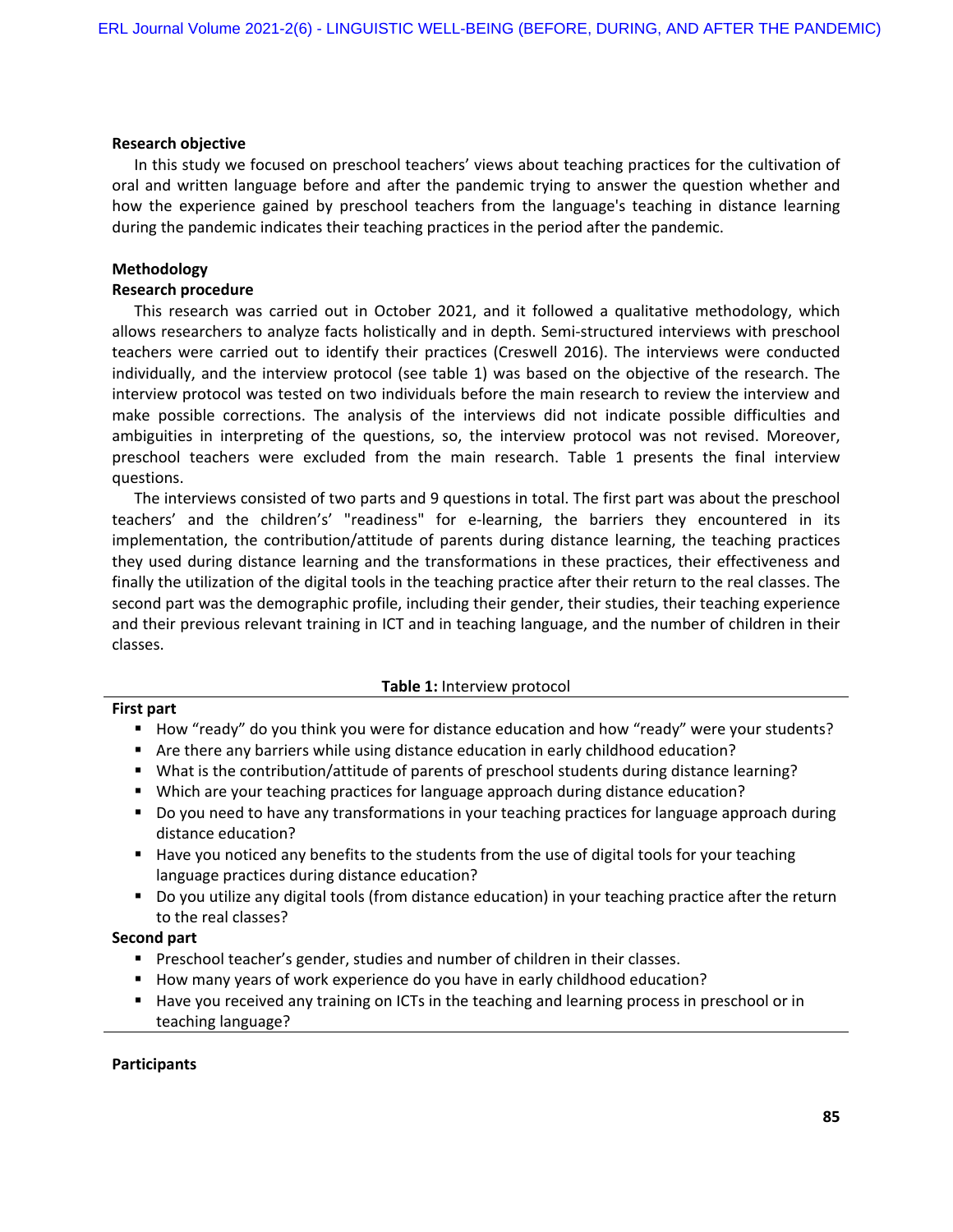The purposive sample consisted of 10 Greek female preschool teachers from the Western Greece Region. The interviewees were chosen with the criterion of participating in both periods when the pandemic forced the closure of schools and distance learning. Table 2 presents the demographic information of the participants. In particular, one of the teachers teaches in a private school, and the rest are in public kindergartens, only 4 of them hold a postgraduate degree, only 3 of them have been trained in ICT and only 2 of them have been trained in teaching language.

| <b>Table 2.</b> Demographic characteristics of the sample and characteristics of settings |                |          |                      |                   |                   |
|-------------------------------------------------------------------------------------------|----------------|----------|----------------------|-------------------|-------------------|
| Teacher                                                                                   | <b>Studies</b> | ICT      | Training in teaching | Years of teaching | Number of         |
| code                                                                                      |                | training | language             | experience        | children in class |
| PT <sub>1</sub>                                                                           | Graduate       | No.      | No.                  | $11 - 15$         | 19                |
| PT <sub>2</sub>                                                                           | Post graduate  | No.      | <b>Yes</b>           | $11 - 15$         | 12                |
| PT <sub>3</sub>                                                                           | Post graduate  | Yes      | No.                  | $1 - 5$           | 22                |
| PT <sub>4</sub>                                                                           | Post graduate  | No       | No                   | $11 - 15$         | 15                |
| PT <sub>5</sub>                                                                           | Graduate       | Yes      | No                   | $6 - 10$          | 9                 |
| PT <sub>6</sub>                                                                           | Graduate       | No.      | No                   | $16 - 20$         | 16                |
| PT <sub>7</sub>                                                                           | Graduate       | No.      | No                   | $1 - 5$           | 23                |
| PT <sub>8</sub>                                                                           | Graduate       | No       | No                   | $31 - 35$         | 14                |
| PT <sub>9</sub>                                                                           | Graduate       | No.      | No.                  | $16 - 20$         | 18                |
| PT 10                                                                                     | Post graduate  | Yes      | Yes                  | $16 - 20$         | 9                 |

**Table 2:** Demographic characteristics of the sample and characteristics of settings

#### **Results**

Qualitative data were analyzsed using thematic content analysis to develop relevant codes, categories, and topics (Bryman 2016). All interviews were recorded and transcribed verbatim. The analysis of the results revealed themes such as: the preschool teachers' "readiness" for e-learning and barriers they had faced while using it in early childhood education, the teaching practices during distance learning of language and the transformations that had to be done in these, their effectiveness and finally the utilization of the digital tools in the teaching practice of language after their return to the real classes.

# **Teachers' "readiness" for e-learning and barriers to the use of digital tools and platforms during the period of mandatory e-learning in early childhood education**

All the interviewees had already participated in both periods of e-learning during pandemic in the kindergarten and stated that they had no "readiness" (limited access to technology to manage online classes) for distance education. Even those who said they were familiar with distance education did not know the platforms (e.g., WebEx, e-me, E-class) proposed and provided by the Ministry of Education. Interviewees seemed to use WebEx mainly, while many of them referred to the use of alternative digital tools ("Padlet", "Wakletet", "Wordwall", "Sway", etc.) that they themselves knew from their personal uses and evaluated them as "easier". Also, help and mutual support between them is a common opinion amongst the teachers, while they reported with more frustration on the lack or insufficient training by the Ministry of Education, highlighting significantly the need for its existence. Specifically, one teacher stated that:

PT 1: "No teacher or student was ready for distance education. Personally, I did not know about the WebEx, e-me, E-class platforms. However, I used WebEx and Padlet, because I had to, because somehow the process had to be done."

The teachers also referred to the barriers usually exist while using e-learning in early childhood education: the lack of equipment or internet connection in schools and for students too (weak, slow or no Internet access at home, simultaneous use of fewer tools by older siblings for their own educational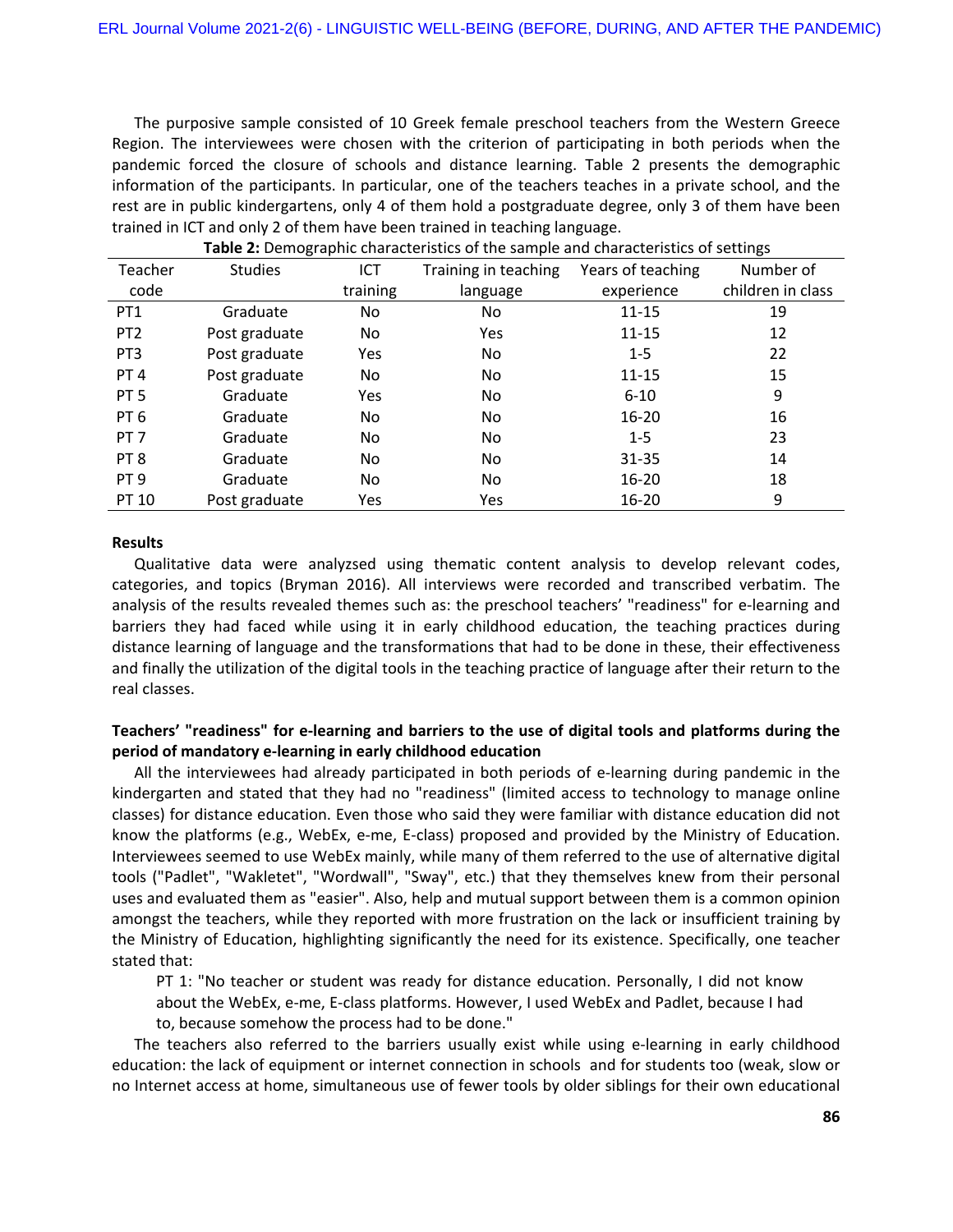requirements), inability to use digital tools by the students of the kindergarten, the presence and the supporting role of the parents was necessary, continually reduced interest of the students as they prefer the direct contact and communication with their teacher and their classmates were referred as the most critical factors. More specific, a teacher stated that:

PT 4: "At first, most of our students were wary and very surprised. There was no familiarity. The difficulties they faced were mainly related to the lack of tools, they had difficult access to them as their older brothers (elementary school) used them simultaneously for their lessons. Although the children participated in the educational process actively, showing a keen interest as they seemed to miss school and their friends, they used the tools of distance education themselves to a lesser extent, as they didn't know how to use them. Almost all the parents helped them by explaining or by using themselves the digital tools during the process."

#### **Teaching language practices during e- learning in kindergarten and their transformations**

Almost all the interviewees stated that during distance learning they tried to do several literacy activities, through online tools (e.g., WebEx, e-me, E-class). Specifically, one teacher stated that:

PT 2: "I did a lot of literacy activities through WebEx during e-learning."

In particular, according to the preschool teachers, they used digital tools mainly for the cultivation of oral language and less for written speech, especially especially those who mentioned previous education and training in language teaching. More specifically, these teachers stated that:

PT 2: "We read many fairy tales, painted and "created" many stories, put pictures in order, matched pictures and words etc., mainly emphasizing the enrichment of oral speech."

PT 10: "Indicative language activities with the use of digital tools are the description of images, the watching of fairy tales, the narration, the writing or copying of words related to the subject or everyday life, e.g., date, season, words along with their painting, name spelling. Also, search for words with the same syllables or letters at the beginning, separate syllables with claps."

Furthermore, as the preschool teachers mentioned the oral language was cultivated naturally and effortlessly with the communication through the screen by using the camera and the microphone, while the cultivation of the written language encountered significant difficulties due to the mediation of the digital tools. One teacher stated that:

PT 7: "During the pandemic I tried to cultivate mainly the oral speech. I spoke orally anyway from the moment we communicated even through screens and microphones. I used WebEx, E-class, Padlet and Whiteboard for the cultivation of written language. It was a bit fun at first, they turned on the microphone and said several things. Then, they used the digital tools and their capabilities and they found some digital activities more interesting than the ones we do in our real classrooms. They loved the «wheels», the «hangers», the «picture puzzles», and various such language games that were adapted with digital tools."

Many teachers noticed the barriers they had faced during pandemic at their activities for oral language and more specifically for written language and the transformations they had been done in order to adapt those activities to the needs and conditions of distance education. The difficulties of adapting several language activities to the conditions of the distance learning and the needs of the individualized teaching that arose but they were difficult to deal with were the critical factors. Teachers stated that:

PT 3: "I adapted all language activities to distance education because I had previous training with these digital tools. In real classroom we could change what arises and needs transformation immediately, as we have the experience and of course the time to do it, but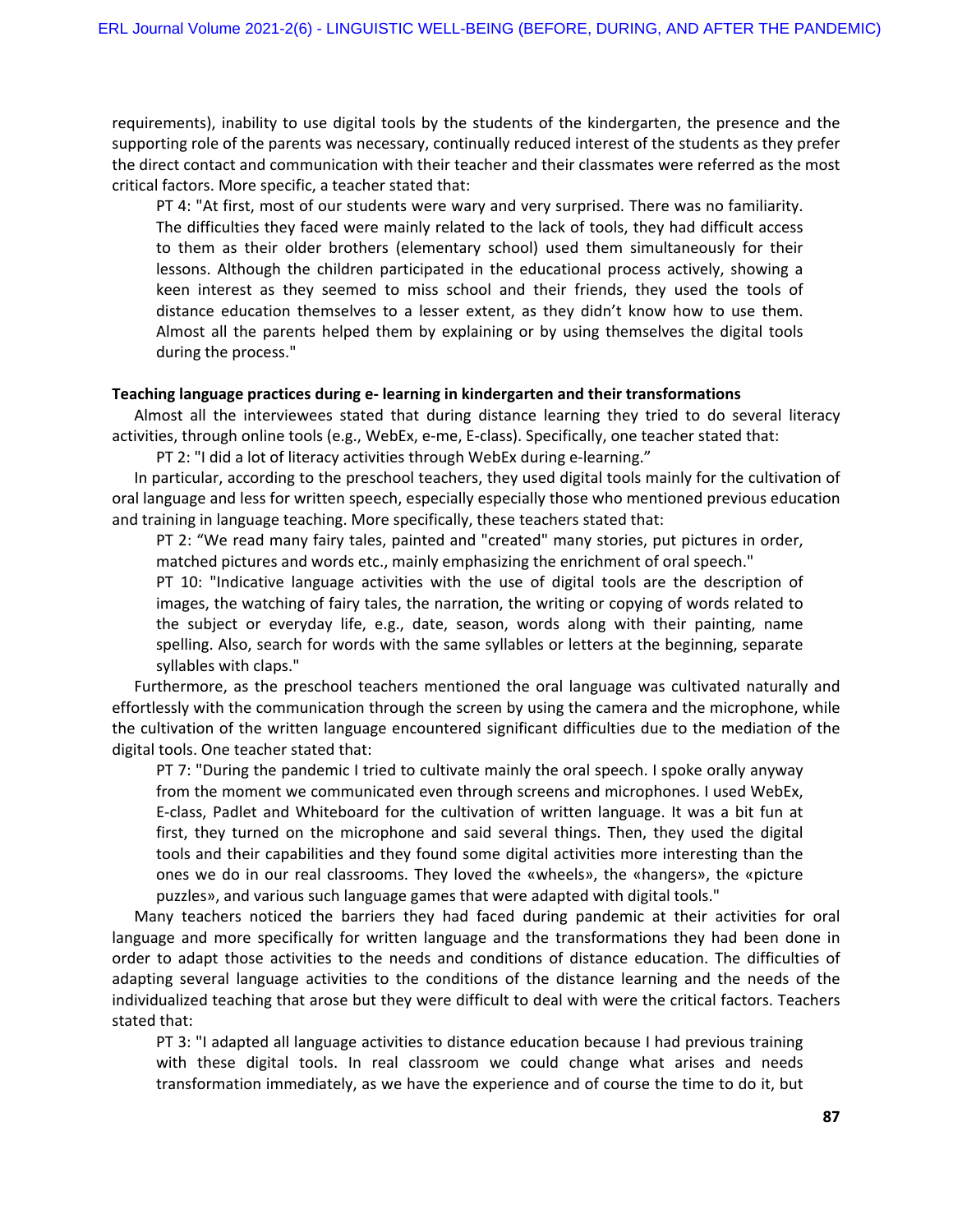in distance education you cannot easily adapt and transform an activity as you have neither the time nor the familiarity with digital tools and of course you are exposed to the presence of parents. However, I had to make many changes even in the «classroom routines» activities. And the children were asking *why do we change this, why don't we do it like in our classroom?* In the course of distance education, of course, they themselves understood the need to transform many things in order to be functional and efficient."

PT 4: "Since there was no possibility of proximity, I had to simplify the material and the requirements that arose during its use, as when something arose during the distance training it was very difficult to solve. So, I had to anticipate all the possible changes and modifications that I might need to have made. This was extremely time consuming and extremely demanding for us preschool teachers who have not learned to work like this, but what we do in our classrooms is to modify and handle our material with the students according to their wishes, interests and requirements of the didactic act."

In particular, for the written language and its activities, the preschool teachers reported that there were many changes and transformations that needed to be made. One teacher stated that:

PT 2: "The children were asked to write each letter first on the screen and then with different materials they had at home to write it in other ways. The difference in this case in relation to direct teaching was the use of the screen. In general, the use of digital tools signaled change, goals and activities remained more or less the same."

More specifically teachers with previous training in distance learning stated that:

PT 5: "I adapted the activities to the possibilities given to me through technology and distance. I used a lot of digital material (platforms, software, internet activities), which I would not use in lifelong teaching."

PT 10: "From the beginning I adapted my lesson to the new data, I made sure to work well with the parents, I used a lot of digital material (platforms, software, internet activities) which I would not use in my real classroom and I chose those language activities that I thought would be of interest to the children, as they would be «different» and more «attractive» from what we did in real classrooms."

Regarding the effectiveness of the language activities carried out during the distance learning, the preschool teachers referred to the initial enthusiasm and gradually reduced interest of the children. More specific, teachers stated that:

PT 3: "One big difference I find between face-to-face schooling and distance education is the different rhythms of understanding and consolidation that each child has. In life the preschool teacher is always by his side to explain, help, describe and understand. In distance learning, distance on the one hand and the technical difficulties that often arose greatly hampered this way of managing the process of consolidation and understanding."

PT 4: "The activities of distance education were effective. The participation and interest of the children was constantly increasing. Not so much in oral activities, e.g., description of images, storytelling, watching a story/fairy tale as the majority of these activities were usual for our students, but mainly in activities new to them (e.g., wheel, hangers, crossword puzzles, etc.). Such language activities developed by colleagues and were ubiquitous on the internet aroused the children's interest and kept their participation active."

# **The utilization of the digital tools in the teaching practice of language after their return to the real classes**

Regarding the utilization of the digital tools and the material they used during distance learning in their teaching practice of language after the return to the real classes' preschool teachers reported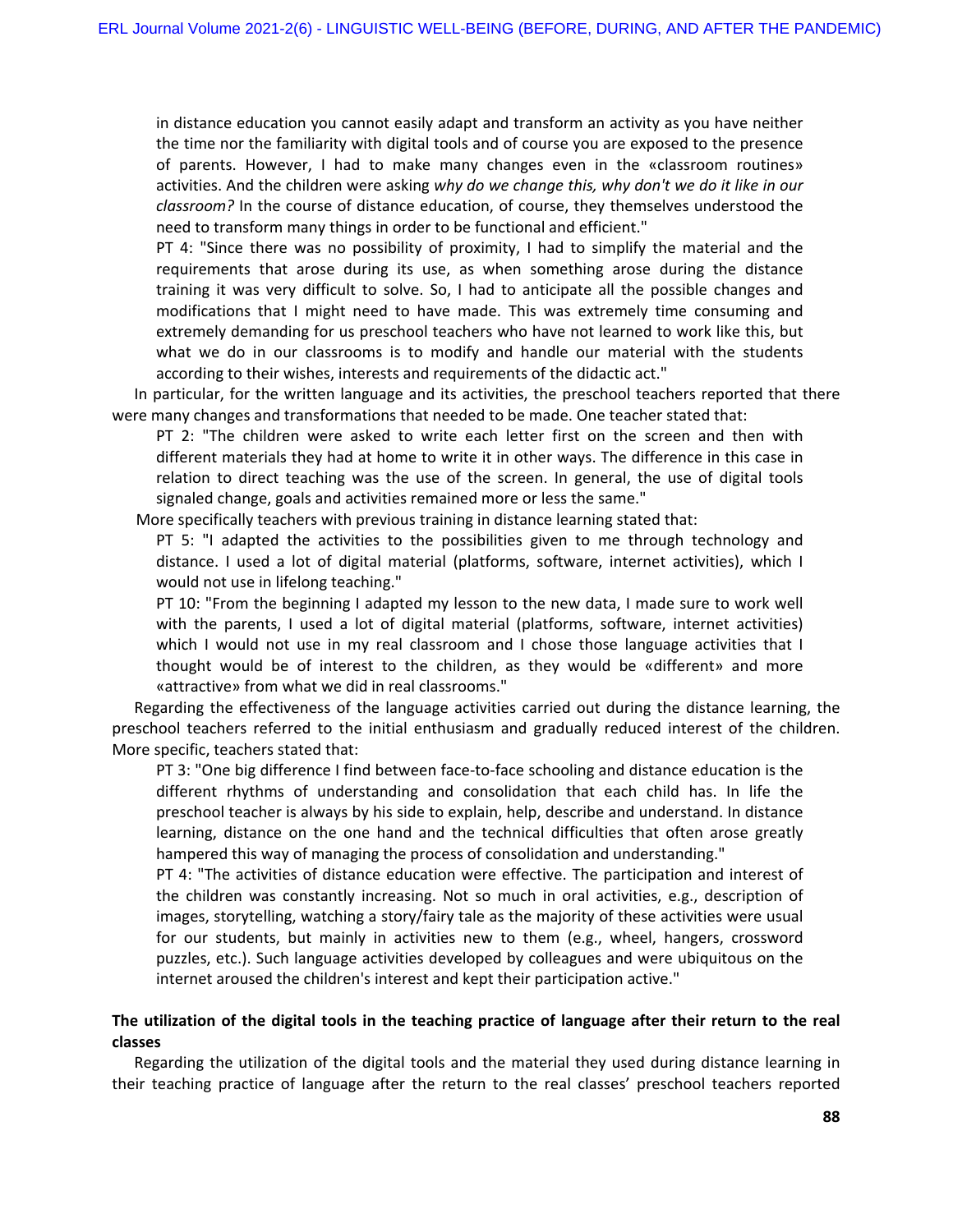occasional and focused use of some activities mainly for the cultivation of the written language that seemed to excite the children. Parallelly, some teachers declared readiness to utilize their experience in distance learning for a similar situation. More specific, teachers with no previous training at distance learning tools or at language teaching, but with a great deal of teaching experience in general, stated that:

PT 6: "Although I had a hard time with distance learning mainly due to technical difficulties and my unfamiliarity with the computer and digital tools (I also have a fear of them) I now use some activities that I used exclusively in distance learning. I do it mainly to mobilize the interest of children, as I saw from them great acceptance and interest in distance education. Moreover, the current experience helped me to think of teaching approaches more suitable for future similar situations."

PT 8: "I have included in my teaching some activities that I used in distance education. I use «Wordwall», as well as a corresponding whiteboard on the tablet I have in my class. My children also ask for them, they remember them from last year and often they often mention them to me and ask for them. I try as much as I can to adapt them to the teaching practice and to integrate them to the extent that I see that the children are interested and mobilize their interest as something innovative and pioneering but also as a different way of approaching knowledge and teaching."

One kindergarten teacher characteristically stated that children even today, during face-to-face learning, seek out activities that piqued their interest during distance learning. She, also, stated that she does not choose them, as she prefers activities related to the cultivation of oral speech and the familiarization of children with the written word through direct and more experiential activities.

PT 9: "The truth is that our students now in the classroom, still ask for some activities which we did during the distance education, but I do not choose them as I consider that in the faceto-face teaching of the language the cultivation of the spoken word and the acquaintance of the child with the written word are paramount (e.g., name writing, copying words, writing stories, etc.), so I choose more direct and more experiential activities".

#### **Discussion**

The aim of this study was to investigate preschool teachers' views about teaching practices for the cultivation of oral and written language before and after the pandemic.

Concerning their practices during the pandemic, preschool teachers stated clearly that they had no "readiness" for distance education (Musthofiyah et al. 2021). Furthermore, previous research indicates that socio-economically disadvantaged students have fewer opportunities than their more advantaged peers to learn and conquer some skills at home (Hoskins & Janmaat 2019) during distance learning. Many studies stated as the most important barriers for distance learning «not having the same digital access» for all students and of course the lack of digital tools at home learning environment (Andrew et al. 2020; Hanushek & Woessmann 2020). In our study, at the same way, because of this lack of digital tools, preschool teachers seemed to be trying to help their students by providing tablets to many of the most disadvantaged families and by communicating with them to pursue them to participate in the new learning experience. As with face-to-face schooling, the pandemic also seems to have amplified inequalities in education. However, as the statements of some interviewees showed, technology can introduce flexible ways of providing educational services, so that we do not leave anyone behind and use the resources effectively. That is why it is critical to engage partners as success can only be achieved when governments, the private sector, civil society and other stakeholders work towards a common goal.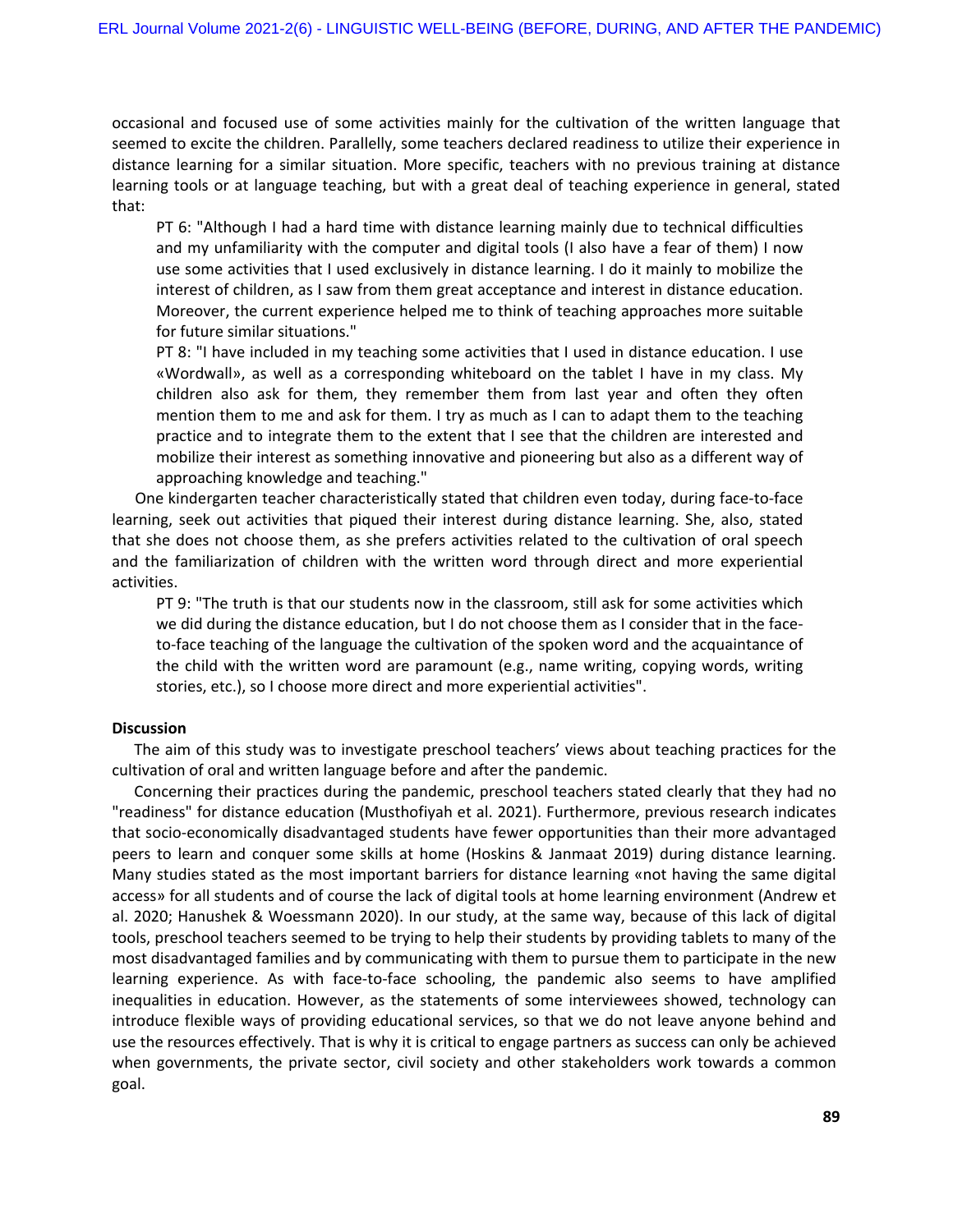Regarding the practices of preschool teachers for teaching language during distance learning, the oral language was cultivated naturally and effortlessly, while the cultivation of the written language encountered significant difficulties due to the mediation of the digital tools. The lack of relevant research makes it difficult to interpret this result. Although, the teachers once again highlighted the importance of language in their teaching verifying the fact that *"Language"* having a key role in the Curriculum focuses on the development of basic skills for oral, written and multilingual communication, which are considered very important for the effective participation of children in the school and wider socio-political environment (IEP 2021, UNESCO 2017). In this context, teachers, pointing out the difficulties they encountered, referred to the transformations of the activities in general and more specifically at language activities that had to be done in order to adapt to the particular circumstances and the didactic requirements (EACEA 2011, Westerveld et al. 2015) of distance education.

Furthermore, regarding the currently period, after the return to face-to-face schooling, some preschool teachers seemed to occasionally utilize the digital tools for teaching of language focusing mainly for the cultivation of the written language. Teachers seem to acknowledge the power of digital tools to motivate the children and to encourage them to participate more in learning procedures (Eleftheriadi et al. 2021). Finally, teachers seem to acknowledge this distance learning experience supplied them with technological skills that could be utilized in similar situations (Gomes 2021, Samuelsson et al. 2020). In this frame, more research is required to determine the technological benefits for the preschool teachers and the pupils from this emergency situation during the pandemic. Moreover, stakeholders could formulate policies that support teachers to acquire technological and pedagogical skills that could lead them to be adapted to a new era. An era in which teachers should be ready to use digital tools in teaching various subject matters in-person or/and online (Short et al. 2021). Therefore, now more than ever, the educational policy should organize training programs focused on teaching using specific technologies in specific ways (Lavidas et al. 2021, Theodoropoulou et al 2021).

#### **Conclusion**

The COVID-19 pandemic and the changes it has brought about in education, at all levels, is an experience and a "springboard" for a possible change that may involve new teaching practices, the use of new digital tools, but also some new, more targeted, training courses, etc. In this new educational framework, teachers and students, based on the experience gained during the COVID-19 pandemic, seem to have the will and the need to be more "ready", to be more educated on new practices and tools of distance education, as they realized their usefulness and their necessity.

In particular, in pre-school education, preschool teachers as they were "forced" to use digital tools and for which, as it seemed, they were not "ready", today, and according to the results of our research, seem to overcome their initial embarrassment and set aside the difficulties they encountered. Preschool teachers seem to try to organize themselves more systematically, to pursue learning by utilizing technology in many dimensions of the educational process. Preschool teachers seem to try to organize themselves more systematically, to pursue learning by utilizing technology in many dimensions of the educational process. As they seem to acknowledge the power of digital tools, they also seem to overcome their initial embarrassment and set aside the difficulties they encountered. Indeed, teachers seem to acknowledge this e-learning teaching experience supplied them with technological skills that could be utilized in similar situations. However, they highlight the need for training in distance learning and mainly how they could effectively integrate the technology in class (Lavidas et al. 2021). The urgent need for training in both distance education and especially in language teaching during distance education was significantly stated by most of the interviewees. In general, in Greece many researches concerning the perceptions of preschool teachers referred to the need they propose for training on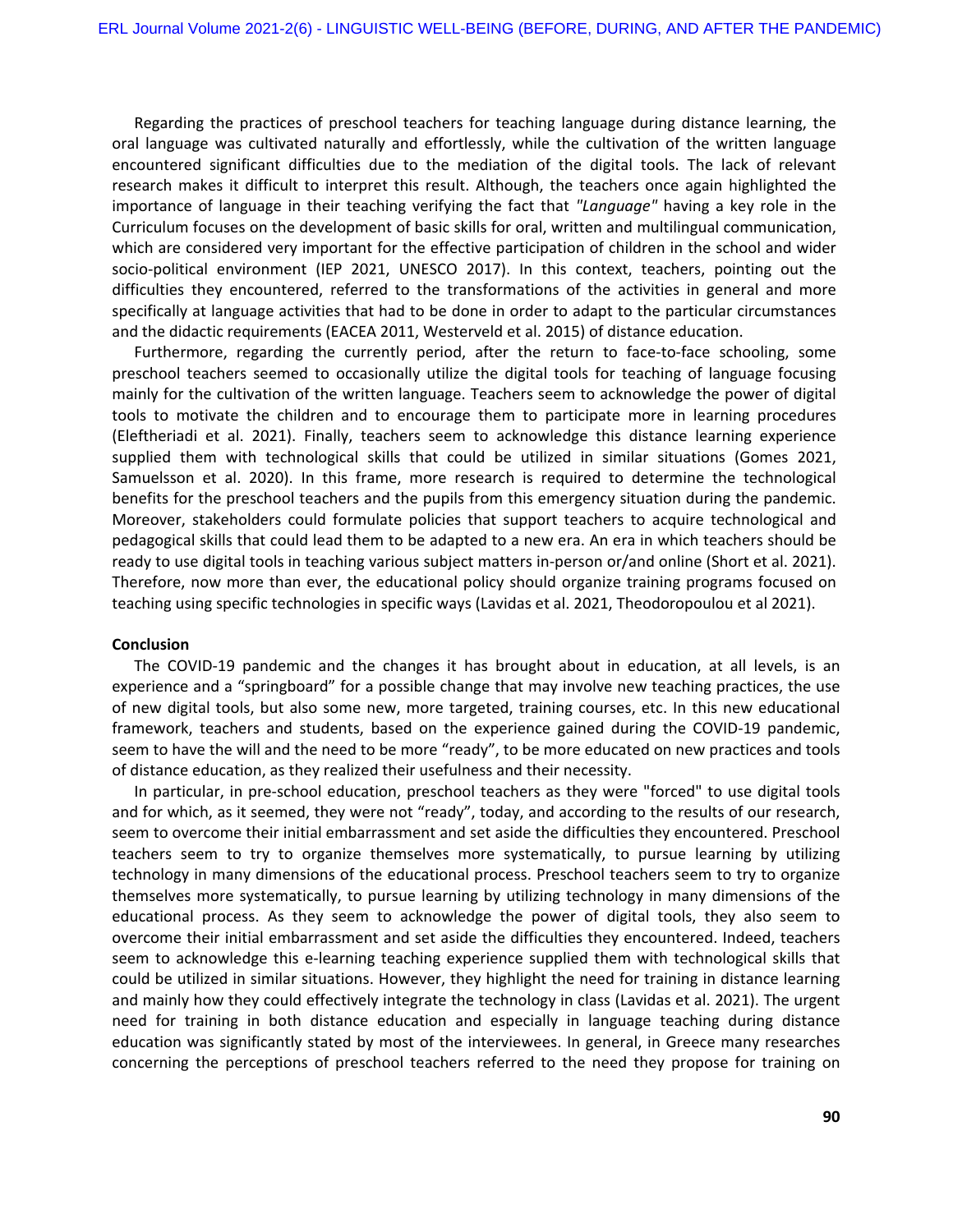language teaching issues (Apostolou & Stellakis 2019, Apostolou et al. 2020), to be more effective themselves but also the teaching process to have the expected results.

In this context, "blended teaching" (Short et al. 2021) seems to be for preschool teachers' an important part of the ongoing teaching practices that they choose today in their effort to transform and integrate digital learning activities into front-line teaching activities. The process of transforming and adapting new teaching practices is a broader process based on the ability to find, access and use information, and on interacting with other users and navigating the Internet and ICT environment safely and responsibly, starting mainly from respecting the rights of students to provide them with many, different and essential learning experiences (UNESCO 2021).

The main limitation of this research is the small sample size and therefore the weakness of generalizing the research findings. Furthermore, the fact that teachers who participated in our study were requested to declare their views is an issue that could lead to response bias (Lavidas & Gialamas 2019). Further research should be carried out with a greater sample in Greece as well as other similar studies worldwide to confirm these findings.

## **References**

- Andrew, A., Cattan, S., Costa Dias, M., Farquharson, C., Kraftman, L., Krutikova, S., Phimister, A., Sevilla, A. (2020). Inequalities in Children's Experiences of Home Learning during the COVID-19 Lockdown in England. *Fiscal Studies*, 41(3), 653-683.
- Apostolou, Z., Stellakis, N., Koustourakis, G. (2020). Pre-primary and first grade primary school teacher's perceptions on the integration of pre-primary and first grade primary school curricula in Greece. *L1- Educational Studies in Language and Literature,* 20, 1-21. [https://doi.org/10.17239/L1ESLL-](https://doi.org/10.17239/L1ESLL-2020.20.01.14)[2020.20.01.14](https://doi.org/10.17239/L1ESLL-2020.20.01.14).
- Apostolou, Z. (2019). ICT as good practices for students with intellectual disabilities at Greek public schools, in: P. Tadeu & C. Brigas (Eds). TELESEICT. *Guide of Good Practices* (pp. 73-83). ISBN: 978-84- 15651-83-3.
- Apostolou, Z., Stellakis, N. (2019). Preschool and first grade teachers' perceptions on working together to enhance literacy. *Educational Role of Language*, 2(2), 101-112. <https://doi.org/10.36534/erlj.2019.02.09>.

Bryman, A. (2016). *Social research methods*. London: Oxford University Press.

- Creswell, J. W. (2016*). Research in education: planning, conducting and evaluating quantitative and qualitative research*. Athens: Ion.
- Dafermou, C., Koulouri, P., Basagiannis, E. (2006). *Οδηγός Νηπιαγωγού [Preschool teacher guide]*. Athens, Greece: YPEPTH/P.I. [in Greek].

Education, Audiovisual and Culture Executive Agency (EACEA) (2011). *Teaching reading in Europe: contexts, policies and practices.* P9 Eurydice.<http://eacea.ec.europa.eu/education/eurydice>.

- Eleftheriadi, A., Lavidas, K., Komis, V. (2021). Teaching Mathematics in Early Childhood Education with ICT: The Views of Two Contrasting Teachers' Groups. *Journal of Digital Educational Technology,* 1(1), ep2103. <https://doi.org/10.21601/jdet/11117>.
- Gomes, J., Christine, S., Kaveri, A. G., Mannan, F. (2021). Early Childhood Educators as COVID Warriors: Adaptations and Responsiveness to the Pandemic Across Five Countries. *International Journal of Early Childhood,* 53, 345-366. <https://doi.org/10.1007/s13158-021-00305-8>.
- Hanushek, E. A., Woessmann, L. (2020). *The Economic Impacts of Learning Losses. Paris: OECD*. Available at: https://www.oecd.org/education/The-economic-impacts-of-coronavirus-covid-19-learninglosses.pdf